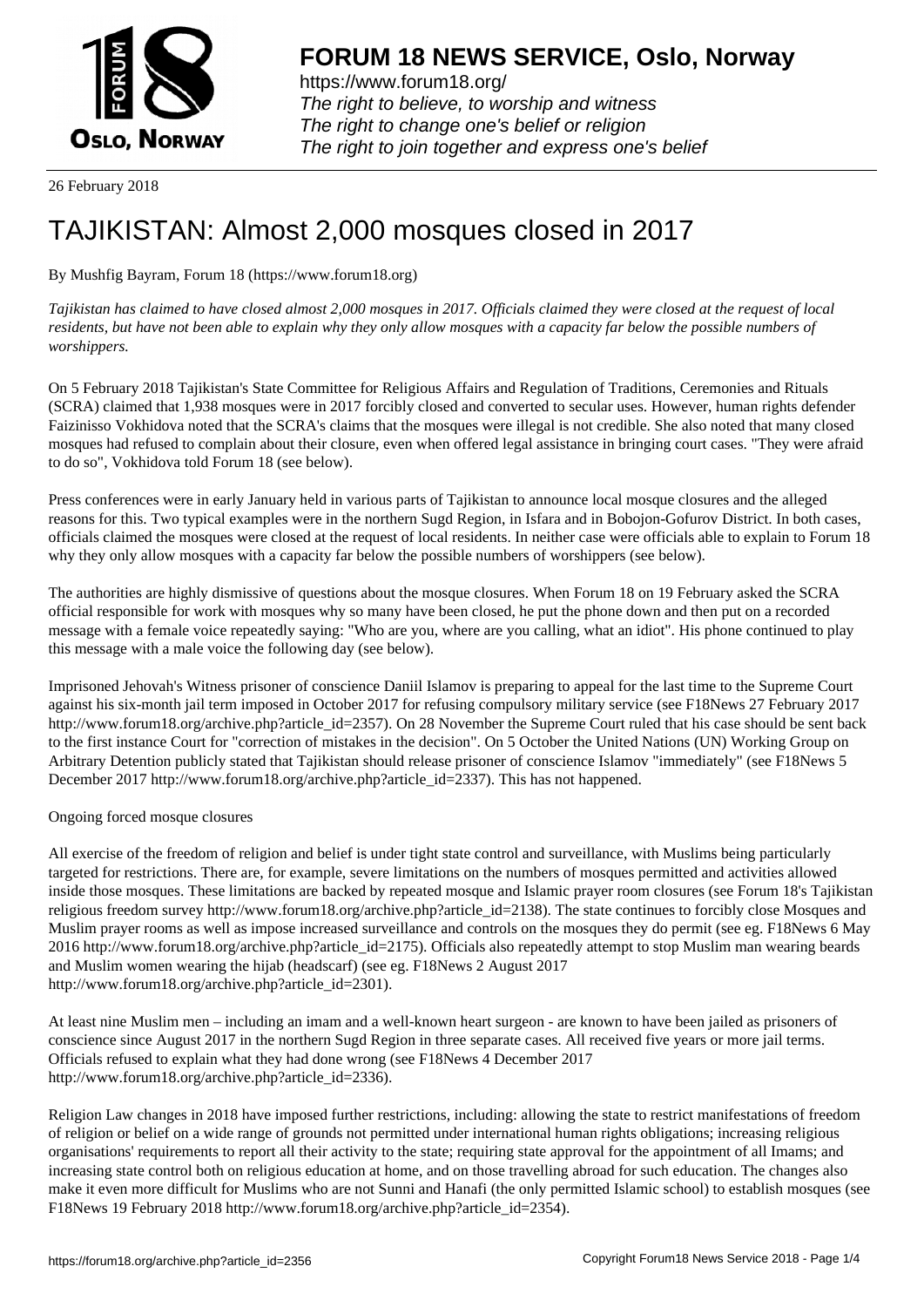The mosque closure campaign parallels similar forced closures when Tajikistan was part of the Soviet Union. Throughout all the territory of the Soviet Union very large numbers of mosques, churches and other places of worship were closed, and their buildings confiscated for secular uses.

Almost 2,000 mosques converted in 2017 to secular uses

On 5 February 2018 Khuseyn Shokirov, who is responsible for the SCRA's work with mosques, claimed at a press conference that "1,938 illegal mosques were in 2017 converted to cultural and medical centres, kindergartens, teahouses and so on". Shokirov also claimed that 231 mosques were given more time to prepare documents. He claimed that the closed mosques "did not have proper documents for land, and some of them were not officially registered as religious communities", Asia-Plus noted on 5 February. This type of excuse is normal when the authorities close mosques (see Forum 18's Tajikistan religious freedom survey http://www.forum18.org/archive.php?article\_id=2138).

The authorities also used the excuse that "many of those mosques did not have proper certificates from the State Land Committees or the SCRA", Faizinisso Vokhidova, an independent human rights defender from the capital Dushanbe, told Forum 18 on 20 February.

However, human rights defender Vokhidova pointed out that this does not make the mosques illegal. "Without the endorsement of the local authorities and Land Committees the mosques could not have been built," she stated, "because otherwise the authorities would have raided these buildings and closed them down a long time ago." She also noted that some of the closed mosques were at least 50 years old, and so were built during the Soviet period.

Human rights defender Vokhidova also pointed out that "it is the duty of the Land Committee and the SCRA to provide existing communities with all necessary documents for their mosque buildings and not wait for them to request them". So they cannot be described as illegal because of certain missing papers.

Fear

Many in Tajikistan fear discussing freedom of religion and belief and other human rights violations, for fear of state reprisals (see Forum 18's Tajikistan religious freedom survey http://www.forum18.org/archive.php?article\_id=2138). Human rights defender Vokhidova stated that she knew of many closed mosques had refused to complain about their closure, even when offered legal assistance in bring court cases. "They were afraid to do so", Vokhidova told Forum 18.

Press conferences were in early January held in various parts of Tajikistan to announce local mosque closures and the alleged reasons for this. Two typical examples were in the northern Sugd Region, in Isfara and in Bobojon-Gofurov District.

Isfara: "Discrepancy with sanitary rules" ?

On 24 January Dilshod Rasulzoda, then-Head of Administration in Isfara, told a press conference that 45 mosques were closed in the city in 2017 due to "discrepancy with sanitary rules and inappropriate conditions in them". He then claimed that local residents asked for the mosques to be converted to secular uses.

However, a former Imam of a mosque in Isfara forcibly closed in 2017 stated on 21 February 2018 that Muslims from his district now have to go to a mosque in a neighbouring mahalla (residential area). "Many of the Muslims from my mosque are old and some are ailing. It is hard for them to walk several kilometres on unlit streets, especially in the early morning and late evening". The Mosque had existed since Soviet times.

Rasulzoda refused to talk to Forum 18 on 16 February, and has been dismissed from his position. Isfara Administration Press Secretary Ikbol Teshayev told Forum 18 on 20 February that Rasulzoda's dismissal was not related to mosque closures. When asked about the mosque closures, he refused to discuss them and then claimed "We still have 100 five-fold mosques functioning, and they can attend those".

Five-fold mosques are the smallest size of mosque permitted, and are intended for districts with a population of between 100 and 1,000 people (see Forum 18's March 2011 Tajikistan religious freedom survey

http://www.forum18.org/archive.php?article\_id=1553). As Isfara has a population of over 250,000 people, Forum 18 asked what would happen if more than the maximum mosque capacity of 10,000 wanted to attend mosques. Teshayev refused to answer the question and then refused to talk more to Forum 18.

Bobojon-Gofurov District: Local residents asked for mosque closures?

Zarif Valizoda, Head of Bobojon-Gofurov District Administration, told a 30 January press conference that 46 mosques were closed down in the District in 2017 "because they were built illegally. Some of them were built 50 metres away from each other". Like his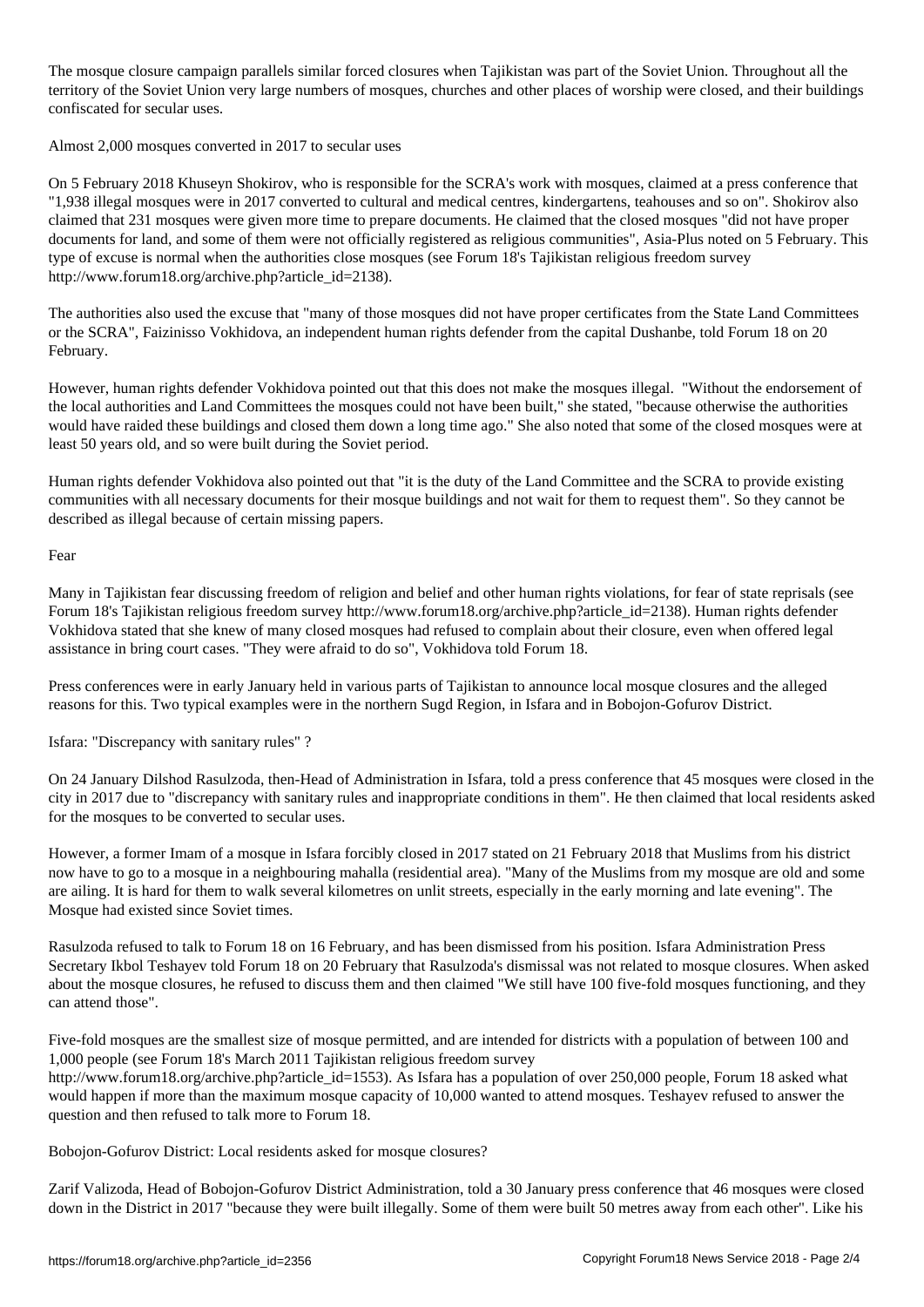When Forum 18 asked Valizoda on 20 February why these previously-existing mosques have become illegal, he claimed that "I never said they were illegal." Asked why they were closed, Valizoda claimed that "we did not close down the mosques, but the local residents asked us to convert their mosques into various facilities and use them for different purposes".

Administration head Valizoda then claimed to Forum 18 that "all the mosques that were closed down only had up to 30 people attending". Similar excuses have long been used by the authorities (see eg. F18News 10 October 2007 http://www.forum18.org/archive.php?article\_id=1032).

Valizoda claimed that there were still 136 five-fold mosques in the district. When Forum 18 asked how their maximum permitted capacity of 13,600 could accommodate the roughly 360,000 people in the District who might attend Friday prayers, Valizoda would not answer.

Q: Why are mosques being closed? A: "What an idiot".

The authorities are highly dismissive of questions about the mosque closures. When Forum 18 on 19 February asked Shokirov of the SCRA why so many mosques were forcibly closed, he claimed that he could not hear the question and then put the phone down. When Forum 18 rang back, a recorded message with a female voice repeatedly said: "Who are you, where are you calling, what an idiot". On 20 February Shokirov's phone was answered with the same recorded message, but this time with a male voice.

SCRA Legal Expert Abdurakhmon Mavlanov refused to discuss the enforced mosque closures on 15 February, and did not answer his phone at any time between 15 and 19 February.

In videos from October 2017 seen by Forum 18, SCRA representative Shokirjon Holdorov is apparently seen demanding the closure of a mosque in Rudaki District, to the south of Dushanbe. In one video Holdorov is apparently drunk according to others in the film. Holdorov then threatens the imam and mosque attendees using foul language. "I have been warning you for six months. If you don't shut this down, I will label you all Salafis and you will all go to jail", the man who appears to be Holdorov states.

The Salafi school of thought is banned in Tajikistan, even though no official has been able to explain to Forum 18 what if any crimes these Muslims have committed (see Forum 18's Tajikistan religious freedom survey http://www.forum18.org/archive.php?article\_id=2138). Courts have jailed Salafis for up to 16 years even though no official has been able to describe to Forum 18 any alleged crimes that were committed (see F18News 19 February 2018 http://www.forum18.org/archive.php?article\_id=2354).

The mosque was later closed, and Holdorov was "given a verbal warning for his behaviour" Eurasianet reported on 5 February 2018. (END)

More coverage of freedom of thought, conscience and belief in Tajikistan is at http://www.forum18.org/Archive.php?query=&religion=all&country=31.

For more background see Forum 18's Tajikistan religious freedom survey at http://www.forum18.org/Archive.php?article\_id=2138.

A compilation of Organisation for Security and Co-operation in Europe (OSCE) freedom of religion or belief commitments can be found at http://www.forum18.org/Archive.php?article\_id=1351.

Follow us on Twitter @Forum\_18 (http://twitter.com/forum\_18)

Follow us on Facebook @Forum18NewsService (http://www.facebook.com/Forum18NewsService)

All Forum 18 text may be referred to, quoted from, or republished in full, if Forum 18 is credited as the source.

All photographs that are not Forum 18's copyright are attributed to the copyright owner. If you reuse any photographs from Forum 18's website, you must seek permission for any reuse from the copyright owner or abide by the copyright terms the copyright owner has chosen.

© Forum 18 News Service. All rights reserved. ISSN 1504-2855.

If you need to contact F18News, please email us at: f18news @ editor.forum18.org

Forum 18